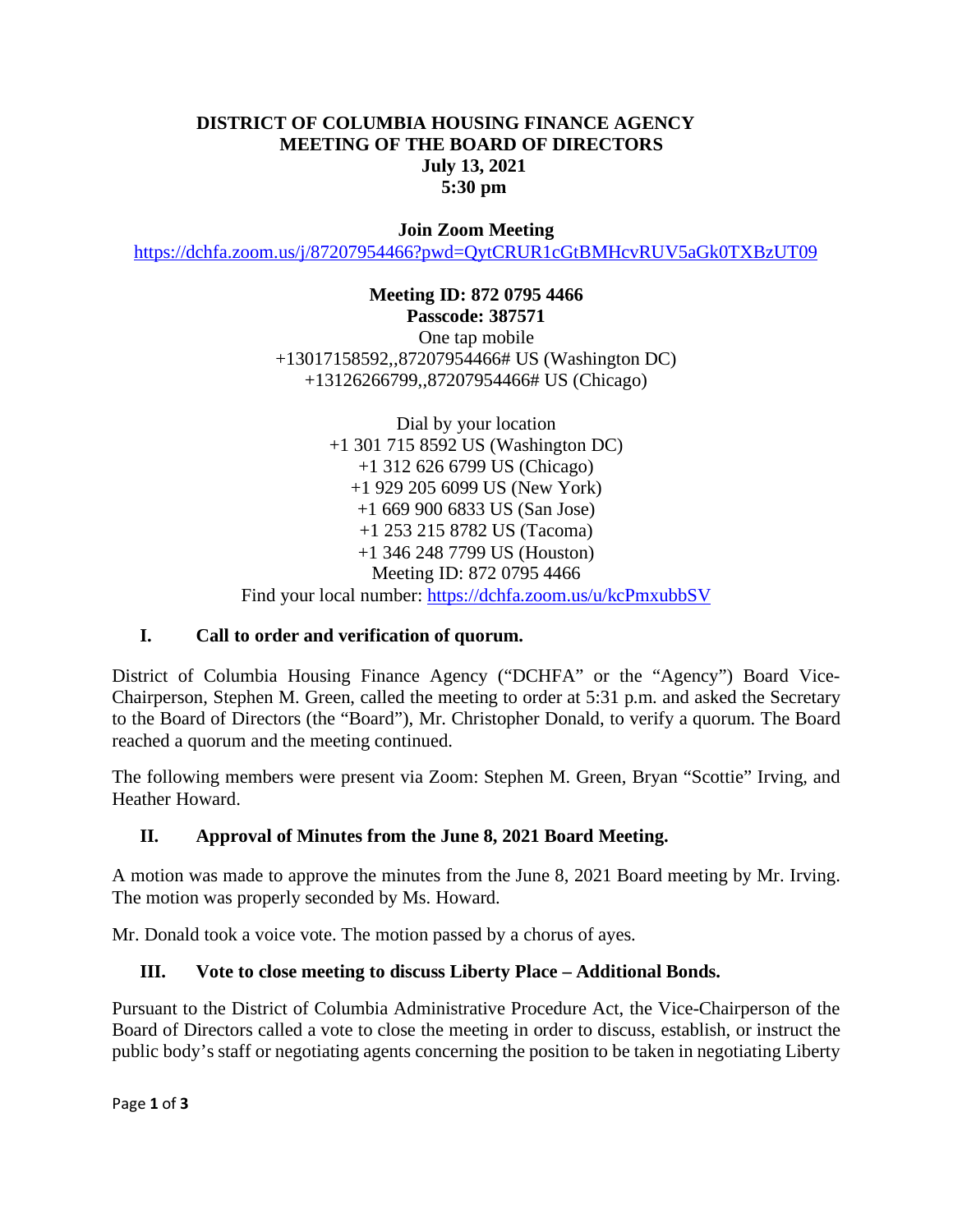Place – Additional Bonds. An open meeting would adversely affect matters related to the Agency. (D.C. Code §2-575(b)(2)).

Mr. Green called for a motion to close the meeting. Ms. Howard made a motion to close the meeting. The motion was properly seconded by Mr. Irving. The motion passed by a chorus of ayes.

The meeting was closed at 5:35 p.m. and re-opened at 5:54 p.m.

## **IV. Consideration of DCHFA Final Bond Resolution No. 2021-10 for Liberty Place – Additional Bonds.**

Mr. Scott Hutter, Deputy Director, Multifamily Neighborhood Lending & Investments ("MLNI"), presented the transaction to the Board. The MLNI underwriting staff requests the approval of additional bonds from the Board in an amount not to exceed \$3,125,000 to finance the increased cost of the Liberty Place Apartments project (the, "Project"). The actual proposed bond financing is \$2.5 million in short-term bonds. The Agency issued Multifamily Housing Mortgage Revenue Bonds in the total amount of \$16.8 million for the initial closing of the project in June 2018.

The Project is currently over 92 percent (92%) complete, with a targeted completion date of August 18, 2021. The Project was delayed post-closing due to the discovery of an underground District of Columbia Department of Transportation ("DDOT") electrical duct bank located within the building's footprint. Extensive revisions to the Project plan were required due to complications resulting from the electrical duct bank. This issue resulted in an 18-month delay, which also caused a significant increase in project costs. Additionally, a fire on the rooftop occurred in March 2021. Repair costs associated with the damages from the fire will be paid through insurance proceeds. The Project is currently over 92% completed with a targeted completion date of August 18, 2021.

Due to the unanticipated delays, project costs have increased by approximately \$5.2 million, thereby increasing the total basis to approximately \$38.7 million. As such, the \$16.8 million of additional short-term bond issuance is below 50 percent (50%) of the current aggregate basis.

After the issuance of the additional bonds, approximately 54 percent (54%) of the aggregate basis will be from bond proceeds, allowing the project to pass the 50% test. The proposed loan structure for the additional bonds is an issuance of short-term bonds in an amount not to exceed \$3.125 million that will be purchased by Truist Bank for the project to meet the 50% test. Further, the additional bonds are supported by an increase in District of Columbia Department of Housing and Community Development ("DHCD") Housing Production Trust Funds ("HPTF") in the amount of \$1.9 million and low income housing tax credit ("LIHTC") equity in the amount of \$1 million, among other sources. At conversion, the construction loan will be repaid, and the Project will have a \$7.3 million permanent Freddie Mac mortgage. Other gaps in the project will result in additional sponsor equity in the form of a deferred developer fee.

Mr. Hutter concluded the presentation, introduced members of the development team present on the Zoom call and opened the floor for questions. Mr. Robert Richardson with IBF Development joined the meeting.

Page **2** of **3**